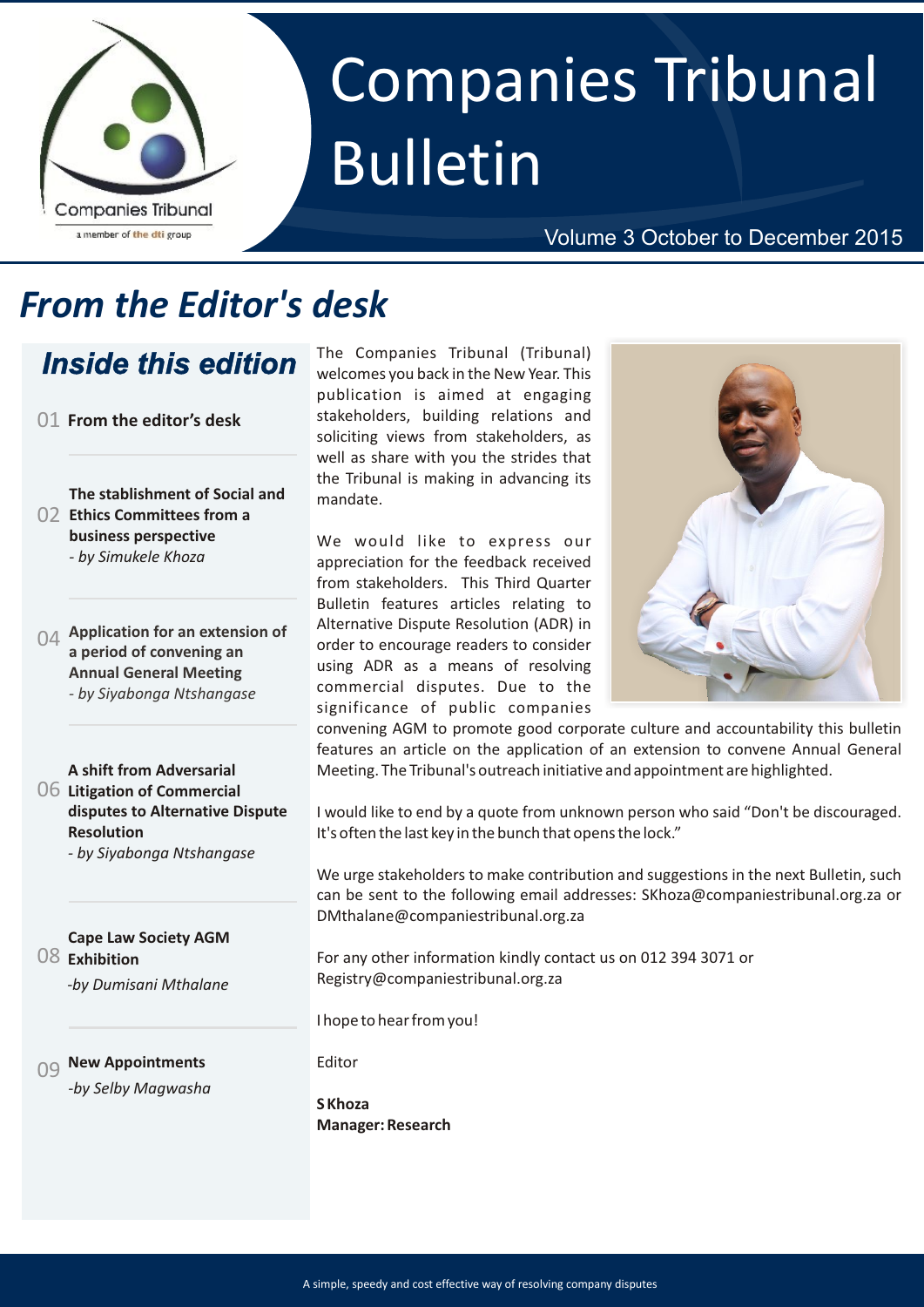# *The establishment of Social and Ethics Committees from a business perspective*

#### *- By Simukele Khoza*

### **This is an edited version of the presentation by Ms Sindi Zilwa**



The Companies Tribunal held a seminar in February 2015 on "Promoting Enterprise Development and Accountable Corporate Citizenry". Ms Sindi Zilwa from Nkonki Incorporated, a firm of Chartered Accountants made a presentation that focused on the challenges and opportunities experienced in setting up the Social and Ethics Committees (SEC). She identified that while there are opportunities mainly there are challenges. She highlighted the manner in which the scope of the SEC has been broadened. She indicated that before the introduction of the Companies Act of 2008 (the Act) there were transformation committees that were only focusing on transformation. The Act has since broadened the area of focus regarding social corporate responsibility.

Ms Zilwa urged corporates to comply with the principles as set out in the United Nations Global Principles by understanding that corporate sustainability starts with a company's value system and a principled approach to doing business. She

further challenged companies to operate in ways that meet fundamental responsibilities in the areas of human rights, labour, environment and anti-corruption. In the South African context, companies should focus on:

- implementing the Organisation for Economic Co-operation and Development recommendations regarding corruption,
- ?complying with both the Employment Equity Act and BBBEE requirements, being good corporate citizens,
- caring for the environment and promoting public safety,
- preserving consumer relationships,
- ?ensuring continuous engagement between labour and employer,
- ?giving comprehensive report to the shareholders at the company's AGM on all of the areas raised above.

The feedback to the board of directors used to be for instance two to five minutes as directors were only interested in knowing the BBBEE score level. Since the introduction of SEC, board members are paying attention to feedback with the understanding that if they do not give it attention, shareholders will require the Chairperson of the SEC to elaborate for better understanding.

Three opportunities for companies were identified regarding SECs:

The requirement by the Act for SEC has actually elevated that need for monitoring compliance with legislation,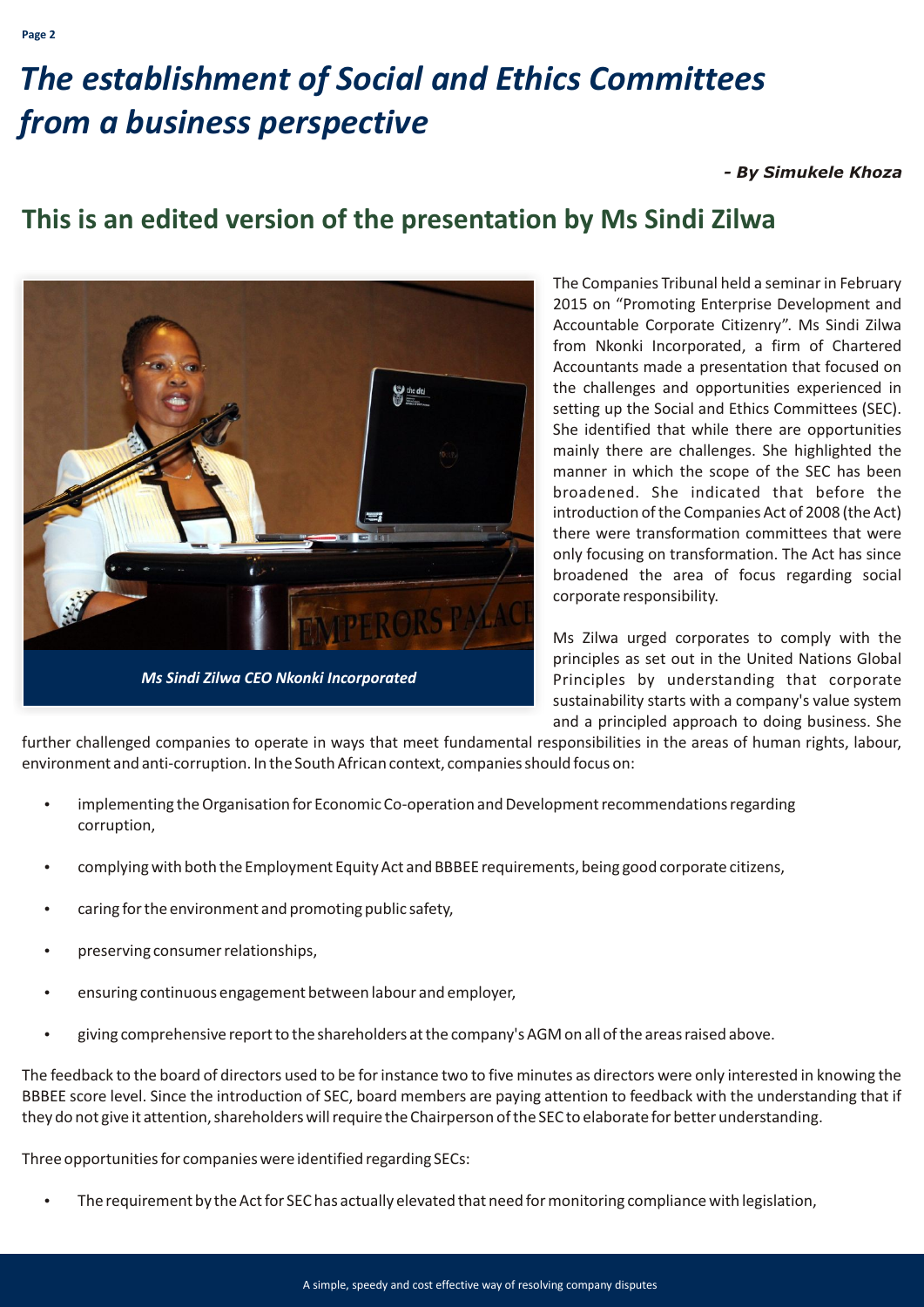which was one of the areas that were previously considered unimportant for business.

- ?best practice has now been converted into written policies and procedures by businesses.
- the need to report to the shareholders on areas relating to SEC at AGMs in terms of the Chairman of the SEC's report which is included in the company's annual report.

Challenges of implementing SEC include the role clarification between the various committees. The name Social and Ethics Committee prompted some companies to bring anything that relates to ethics, code of conduct, everything that could assist in putting in place some preventative measures to ensure that the ethical culture of the organisation is acceptable.

These committees included the Audit, Risk, Human Resources and Procurement Committees. The challenge was how to avoid duplication and ensure synergies between these committees. She suggested synergy can be achieved by:

- ?The **Audit Committee** and the SEC must work hand-in-hand so that by the time the audit committee sits to approve the financial report, the non-financial data and the sustainability data there can be an indication to the audit committee that one has already dealt with the SEC matters.
- ?The **Risk Committee** is mandated to check the impact of non-compliance with laws and regulations. In terms of SEC there are particular laws and regulations that must be complied with. In case of risk areas not complied with, such noncompliance has to be elevated by SEC to the Risk Committee for monitoring as one of the risk areas and make sure that mitigation measures are put in place.
- ?**Human Resource Committee** have the responsibility to improve employment relationships, create decent working conditions, and comply with both Employment Equity Act and Skills Development Act. Employment relationships present an opportunity for both labour and the employer to create decent working conditions. SEC can help monitor and report on non-compliance with these legislations.
- ?The **Procurement Committee** deals with preferential policy document, the score card; how many black businesses have been procured from and that is the bigger portion of the SEC mandate to make sure that preferential procurement is being adhered to.

Advertising and sponsorship is one of the things that the SEC has to deal with; a member of the SEC should receive a report of noncompliance or a departure from the Advertising Standards of South Africa stating how a particular product is positioned.

In terms of consumer relationships, a member of the SEC has the responsibility to understand how complaints are resolved and whether your customers are satisfied; if those consumer relationships are not coming to your radar screen then you will be failing in your duty as members of the Social and Ethics Committee.

It must be noted that the fundamental difference between SEC and other committees is that the SEC is not an implementing committee but a monitoring committee that reports to the shareholders.

Ms Zilwa advocates that corporates must embrace a principled approach to doing business in order to achieve the objectives of SEC and corporate sustainability.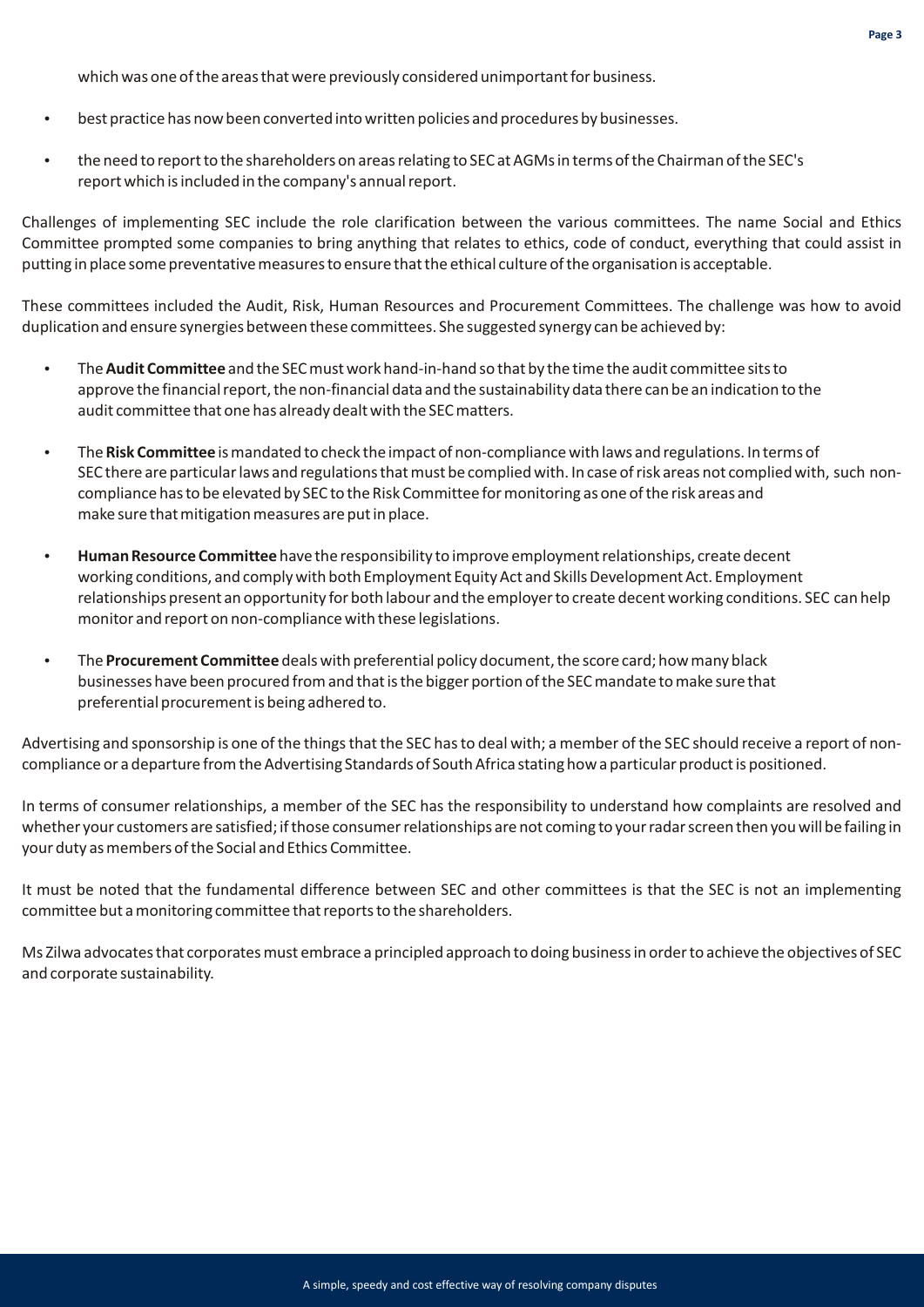# *Application for an extension of a period of convening an Annual General Meeting*

#### *- By Siyabonga Ntshangase*

In terms of the companies Act, 71 of 2008 (the Act), public companies are required to hold Annual General Meetings (AGMs).<br>The first AGM meeting must take place within 18 months of the incorporation of the company and ther n terms of the companies Act, 71 of 2008 (the Act), public companies are required to hold Annual General Meetings (AGMs). The first AGM meeting must take place within 18 months of the incorporation of the company and thereafter the meetings must be held no more than 15 months after the previous AGM or another period as determined upon application by the AGM. All shareholder's meetings (this includes an AGM) of public companies may be held in South Africa or in another country, but must be accessible for electronic participation by all shareholders, irrespective of the location of the meeting .

A public company is a profit company that is not a state-owned company, a private company or personal liability company; only public companies and state-owned companies are obliged to convene an AGM. The AGM provide an opportunity for the Board of Directors to account to shareholders on the overall status and performance of the Company. Amongst others, matters that may be considered at the AGM at minimum include directors and audit committee reports; audited Annual Financial Statements for the year immediately preceding financial year; Social and Ethics committee reports where applicable. Other business that may be conducted at the AGM is the election of directors, as required by law and the Memorandum of Incorporation (MOI); appointment of the auditors and audit committee; any matters raised by shareholders, regardless of whether advance notice of the topic was given.

The Act set timeframes that needs to be complied with regard to the convening of AGM as stated above. However, companies can apply to the Tribunal for an extension of the time to hold its AGM. The Companies Tribunal does not have jurisdiction to extend the initial first 18 month period from the date of incorporation of the company to convene an AGM.

Section 61 (7) (b) provides that after the first AGM, which is in-line with subsection 61(7) (a), a public company must convene an AGM once in every calendar year, but no more than 15 months after the date of the previous AGM or within an extended time allowed by the Tribunal, on good cause shown. An extension will only be granted if 'good cause is shown'. This requirement is intended to dissuade non-compliance with the Act without substance.

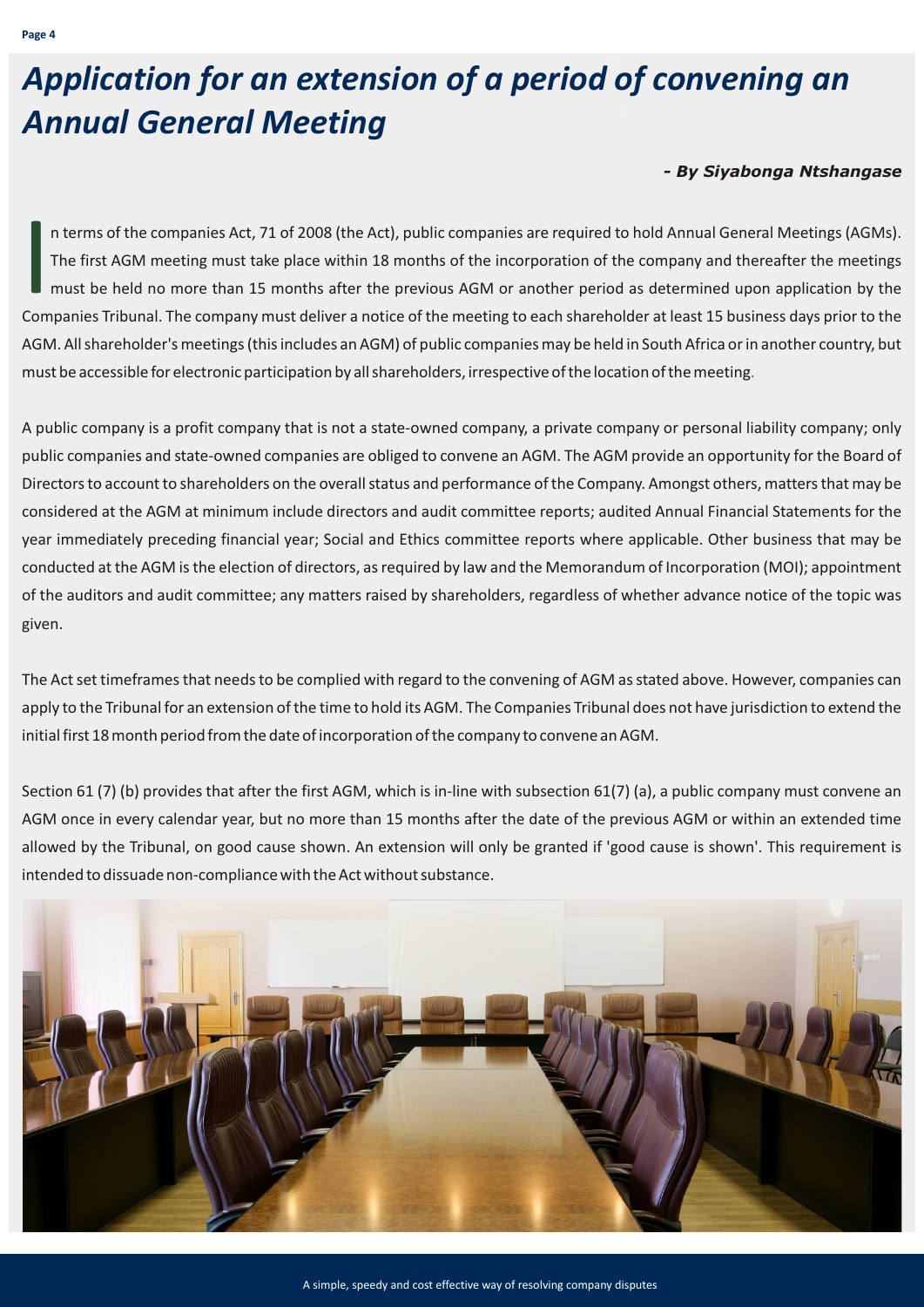Of significance regarding section 61 (7) (a) is that good cause has to be shown for the Tribunal to grant any application for extension to convene the AGM. The meaning attributed to just cause or good cause is broad and based on the circumstances of each case. Therefore, this means that what is good cause has to be decided on a case-by-case basis. The Court in *Brits and another v eaton NO*  and others [1984] 4 All SA 664 (T) held that a wide meaning must be given to the words 'Justa causa'. It can be deduced from this decision that there is no hard and fast rule to establish what constitutes good cause. Evidently, in a foreign case of *Twentyman &*  Co. v Wolf Carlis (1890-1892) 6 HCG 13, it was held that 'just cause' in Roman-Dutch Law must be given equivalent meaning to "valuable consideration" founded from English law. In South Africa, just cause was described by Solomon ACJ (as he was then), in the classic case of *Conradie v Rossouw 1919 AD 279 at 288–289* to mean a reasonable cause. That is to say, a reason motivating the application must be a good and legitimate one and not one contrary to law, morality or public policy.

Section seven (7) (l) of the Companies Act provides that, amongst others, the purpose of the Act is to provide for predictable and effective environment for the efficient regulation of the companies. As such, the Companies Tribunal adjudicated an ex parte application of South African Express Airways SOC Ltd. In this case, the applicant applied to the Tribunal for an extension of a period to convene an AGM in line with section 61 (7) (b). The applicant stated that, as per section 61 (7) (b), the applicant was required by the Act to hold its AGM on the 31 December 2014. However, the applicant omitted to specify a proposed date (or extension period) for the AGM.

The Companies Tribunal refused the application on basis that it was incomplete. It can be deduced from this provision that the proposed date on which the AGM is to be held is an important consideration but not a decisive factor. Applicants are encouraged to propose a reasonable date since the extension date cannot be arbitrarily determined by the Tribunal since granting unreasonable extensions might defeat the purpose of the Act.

It is clear from the decision of South African Express Airways SOC Ltd that to extend the AGM, the applicant must indicate the proposed date to convene the AGM. Although the Act and Regulation does not explicitly require the party requesting an extension to provide the date for the extension, it the writer's view that the Tribunal may in its discretion grant an extension where the proposed date of extension is not given provided it is not unfair to any of the party(ies) concerned or unreasonable. Therefore, whether or not the applicant indicates a proposed date to convene an AGM, it does not preclude the Tribunal to extend the period to a date it deem fit taking into account all surrounding circumstances and the degree of the 'good cause shown'.

The Tribunal adjudicated an ex parte application of *African Bank Limited (ABL)* in terms of Section 61 (7) (b) of the Act. The application was brought by a duly authorised curator of ABL. The curator (who is also a deponent of the affidavit) avers that the applicant was placed under his curatorship on the  $10<sup>th</sup>$  of August 2014 by the Minister of Finance. The curator of the applicant stated that the end of financial year of the applicant is 30 September each year. The application was filed with the Tribunal on the  $31<sup>st</sup>$  of March 2015.

Section 30 of the Act requires the applicant to prepare Annual Financial Statements within six (6) months after the end of each financial year. This means that the Annual Financial Statements were due on the date the application was filed (31 March 2015). Moreover section 61 (8) (ii) of the Act requires an AGM to, at a minimum, provide for audited financial statements for the year immediately preceding the financial year.

The applicant's last AGM was held on the 6 of February 2014 and was required to convene the next AGM on or before the 6 May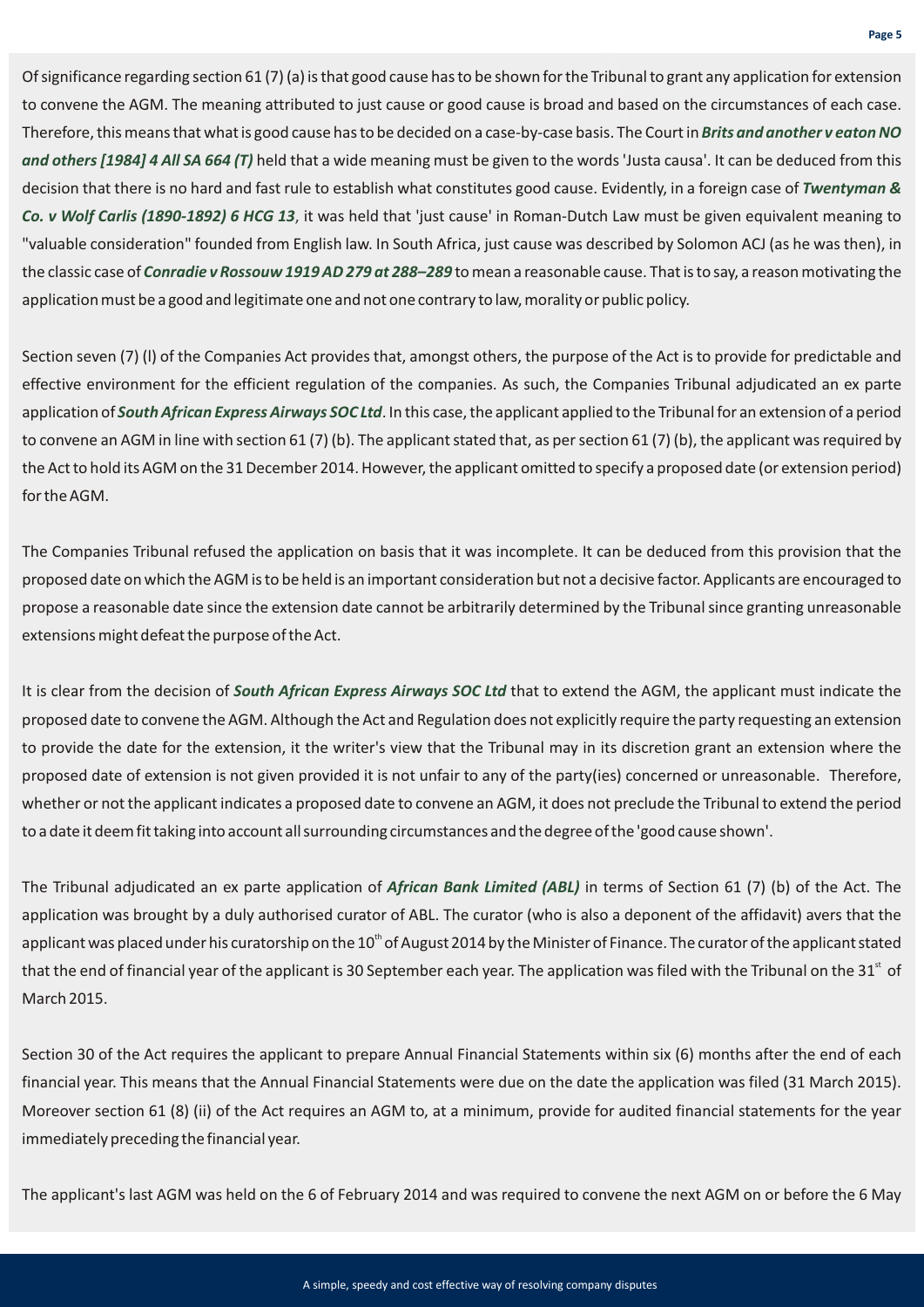2015 unless the Tribunal granted the extension on the application. The applicant reasoned that it was unable to convene the AGM on the grounds that it needed to comply with the minimum requirements of an AGM provided for in paragraph 61(8) (ii), as there was a delay in the preparation of the Annual Financial Statements.

The Tribunal remarked that the processes required whilst the Applicant is under curatorship may have resulted in delays in producing the Annual Financial Statements and thus a delay in the AGM. This can be understood to have been the just cause which informed the Tribunal's decision of granting the application. It must be noted that the company was immediately before the application, put under curatorship, as such, the placing under curatorship had a significant bearing on the preparation of the Annual Financial Statements.

The Tribunal held that the applicant has shown good cause. It was because of the delay in the preparation of Annual Financial Statements (which an AGM cannot proceed without) that caused the applicant not to hold an AGM on the required and prescribed time. The Tribunal granted the extension to hold an AGM to a time no later than 30 September 2015.

## *A Shift from Adversarial Litigation of Commercial Disputes to Alternative Dispute Resolution*

*- By Siyabonga Ntshangase*

The Companies Act 71 of 2008 brought about important changes in South African models of resolving commercial disputes. Noticeable concerns were that the traditional method of resolving commercial disputes through adversarial litigation had become expensive, sluggish due to the high caseload in courts, and cumbersome as a result of the formalities required in terms of the court processes. These concerns necessitated the establishment of the Companies Tribunal as a forum for commercial disputes resolution through legislative means other than litigation, i.e. alternative dispute resolution (ADR). The Companies Tribunal has jurisdiction nationwide.

In most jurisdictions the term alternative dispute resolution is to some degree a misnomer as it denotes that litigation is a norm and ADR is an alternative to the norm. According to Meek, Susan B. 1996, in the United States of America, the preponderance of lawsuits filed are resolved outside court or before trial and only the least cases are decided through adversarial trial litigation. The shift in the judicial systems in the world makes it more accurate to perceive litigation as an alternative and ADR as a norm. South Africa will soon follow this trend with the establishment of the Companies Tribunal and the recent court annexed mediation introduced by the Department of Justice and Constitutional Development.

Below is an overview of some of the ADR cases which came before the Tribunal.

#### **Overview of ADR Cases before the Companies Tribunal**

The Tribunal is mandated to resolve disputes through ADR in terms of the Companies Act. The Tribunal since its inception heard a number of ADR cases. If in the course of alternative dispute resolution either party fails to participate in the process in good faith, or if the Companies finds that there is no reasonable probability of the parties resolving their disputes through that process, then the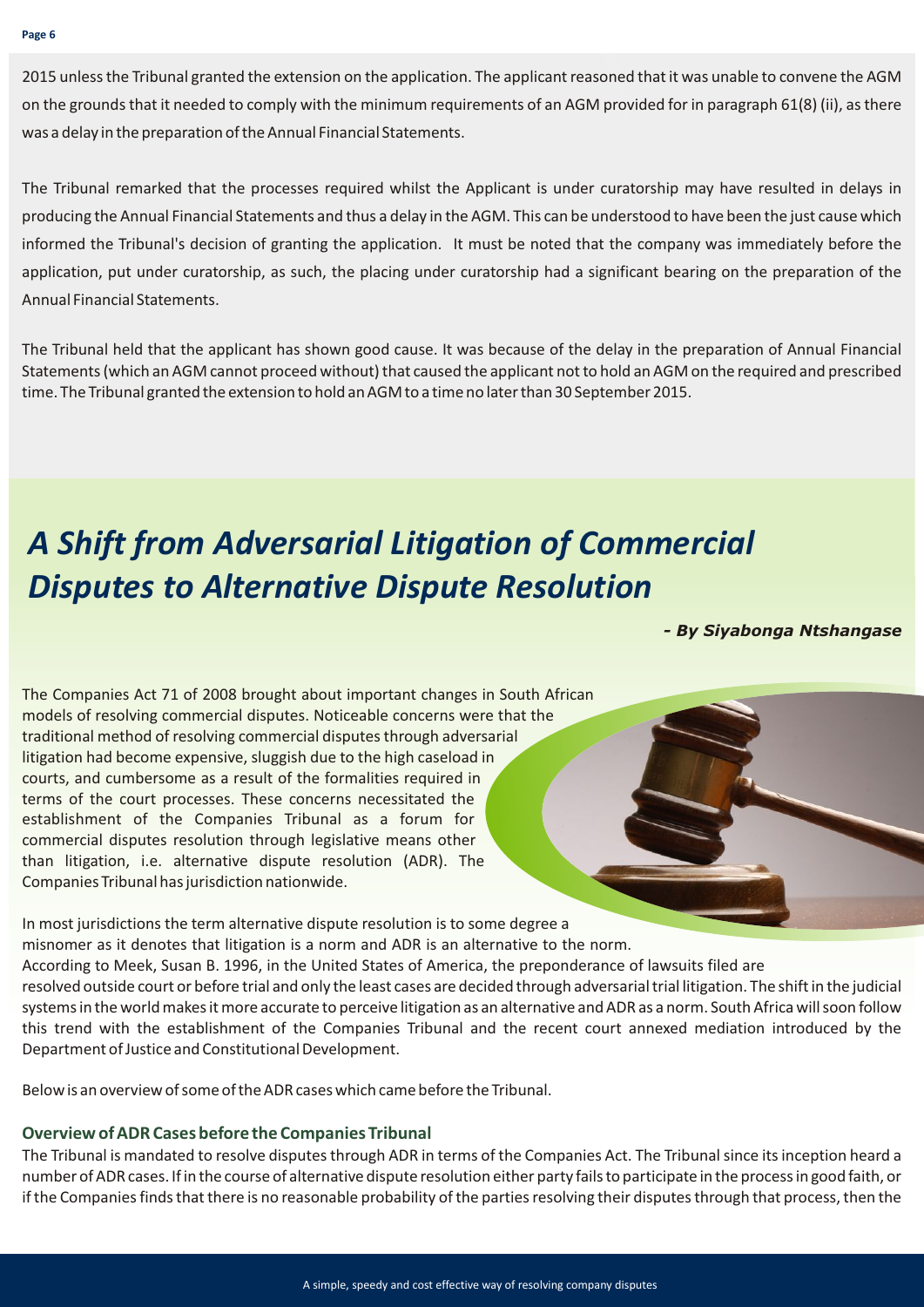Companies Tribunal must issue a certificate in the prescribed form stating that the process has failed in line with section 166 (2) and regulation 132 (3) in a form of CTR 132.3. Secondly, if the dispute resolution is successful, the Presiding Tribunal member will issue a decision and such a decision may be made an order of the court as per section 167 and regulation 133 of the Act.

Any information disclosed by the parties during the mediation process is confidential and cannot be used as evidence in a court of law or any forum. Although the Tribunal seeks to educate the public regarding matters of ADR, because of its public mandate, it undertook not compromise the confidentiality of ADR proceedings. As such, the overview of the cases is provided in such a way as to safeguard the identity of the parties.

#### **Case highlights**

#### **Case 1**

The dispute before the Tribunal was that there was an agreement entered into by the parties to the effect that there shall be sharing of profits every after 10 years and the applicant alleged complete non-compliance to the agreement. The applicant sought an order claiming his profits in compliance with the initial agreement. The Tribunal acknowledged that the dispute between the parties arose in 2003 (13 years ago).

The Prescription Act 68 of 1969 (Prescription Act) regulate the prescription period in different categories of debts. The Tribunal held that the applicant was required in terms of the Prescription Act to lodge the claim within 3years from the date the dispute arose. This means that the debt in question fell within section 11 (d) of the Prescription Act. Section 11 (d) of the Prescription Act provides that save where an Act of Parliament provides otherwise, the prescription period is three years in respect of any other debt.

In passing, the Tribunal remarked that the applicant should have acted at that time the dispute arose and sought relief in terms of the Close Corporation Act, 69 of 1984 or in terms of other avenues to the disposal of the applicant. The Tribunal held that it did not have the necessary jurisdiction to hear the matter as the debt owed to the applicant (if any) had prescribed. The matter was declared final and closed.

#### **Case 2**

The applicant filed an application to the Tribunal for ADR. The applicant submitted that he was denied access to the financials and related records by the respondent. Furthermore, the Applicant submitted that the Respondent changed the banking details of the Close Corporation without the applicant's prior consent. Due to the voluntary nature of the alternative dispute resolution, the respondent did not attend the hearing. A presiding Tribunal Member, in-line with section 166 (2) issued a certificate declaring that the ADR process has failed. The certificate was issued on the date of set down and duly served to both parties.

#### **Case 3**

The applicant filed an application to the Tribunal for alternative dispute resolution. The applicant is a natural person whereas the respondent is a juristic person. The applicant deposed in an affidavit that he is a shareholder of the respondent and that he applied unsuccessfully for financial assistance from the respondent. The applicant sought an order from the Tribunal ordering the respondent to afford the applicant financial assistance as a shareholder of the respondent in terms of Section 45 (1) read with Section 2 of the Companies Act.

The applicant specifically indicated that the dispute arose in terms of section 2 and Section 45 (3) (a) (ii) of the Companies Act. In this case, one party appeared in person whereas the other had legal representation. The respondent submitted that the ADR processes as contemplated in section 166 of the Act are voluntary. The respondent submitted further that the applicant had to obtain consent from the respondent for the proceedings before the Tribunal to proceed. In the absence of the respondent's consent to participate in the ADR proceedings, the process was impossible and that the application lacked merits.

The essence of the respondent's case lies on the submission that 'the respondent has not consented to ADR and, as it is a voluntary process, is not and cannot be bound to participate in the process; the Tribunal is not empowered, absent the respondent's consent, to grant relief in terms of the ADR processes. The Respondent's assertion on the merits of the case was that the applicant is not a company, nor is he related or inter-related to the respondent; there is no duty (on the facts relied on by the applicant and/or generally in law) on the respondent to provide the applicant with the financial assistance sought; and in the absence of such a duty. The mediation process was unsuccessful on the basis that the consent of both parties is required for the mediation to proceed.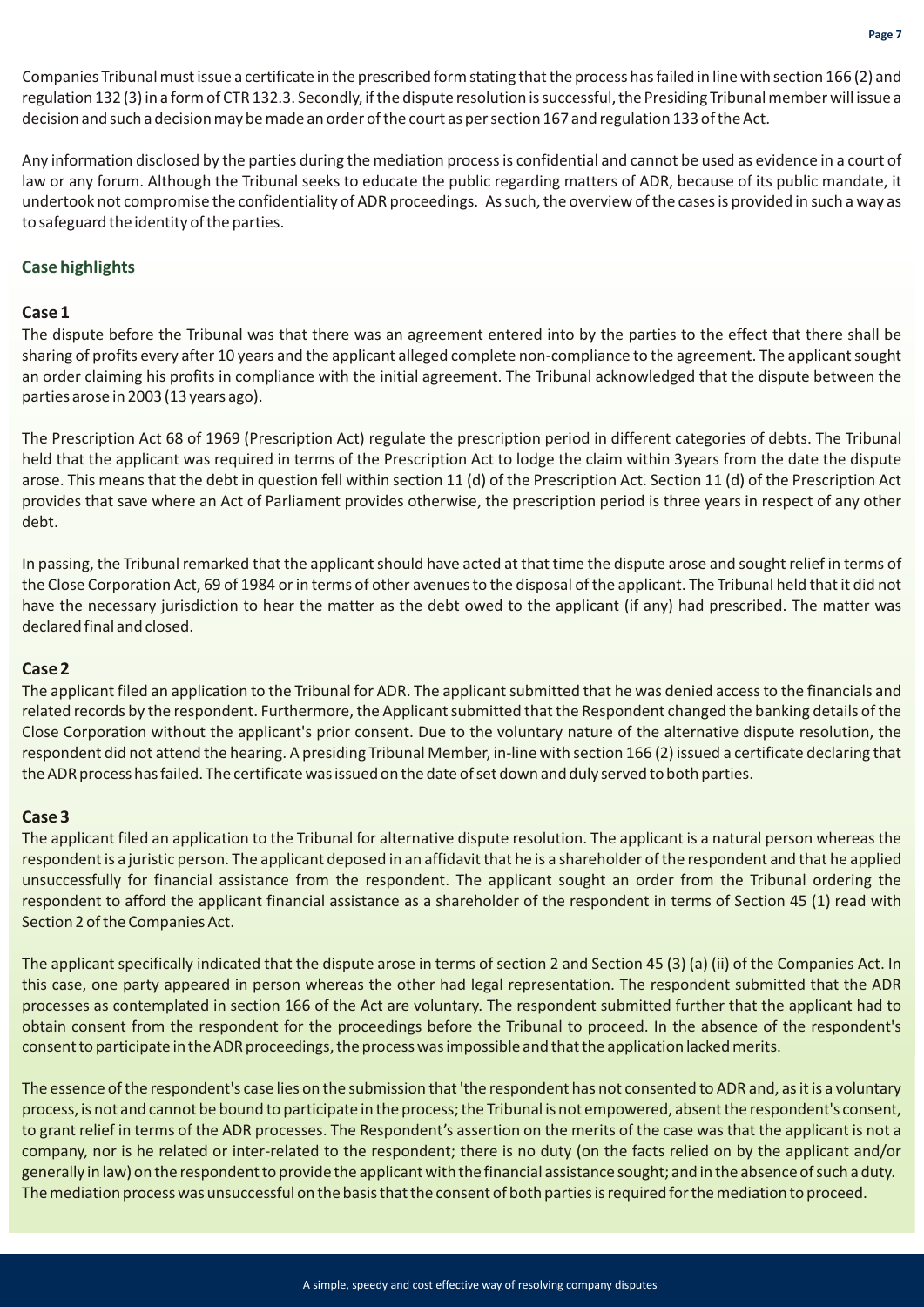#### **Amendment of the Companies Act**

It is the writer's view that in order to ensure speedy and easy access to redress, it is necessary to amend the Companies Act to provide for mediation to be made compulsory like it is in other international jurisdictions. It is clear from cases 2 and 3 that the object of providing for speedy, informal and cost effective mechanism of resolving commercial disputes may be defeated by the voluntary nature of the process with parties holding the dominant power or most resources refusing to participate in the process. The refusal to consent to the process may be further exacerbated by the fact that the culture of resolving commercial disputes through ADR in South Africa is not significantly entrenched.

### *Cape Law Society AGM exhibition*

#### *- By Dumisani Mthalane*

The Tribunal recognises law societies as<br>
one of the key stakeholders. In this<br>
regard it has reached out to Law<br>
Societies with a view to inform the members he Tribunal recognises law societies as one of the key stakeholders. In this regard it has reached out to Law

about the Tribunal and its services as well as discuss pertinent issues relating to Tribunal cases. Consequently the Tribunal was invited to exhibit at the Cape Law Society Annual General Meeting (AGM) from Friday, 30 October 2015 to Saturday, 31 October 2015 at the Flamingo Casino in Kimberly.

The Cape Law Society comprised of lawyers from three provinces, i.e. Northern Cape, Eastern Cape and Western Cape. The AGM was officiated by the Honourable Justice Minister, Advocate Michael Masutha, MP. The aim of the Companies Tribunal exhibition was to raise awareness about the existence of the Tribunal to members of the law society, educate them about the Tribunal's role in mediation, conciliation and arbitration as an alternative to



*Cape Law Society council members with Justice Minister Michael Masutha (front row, second from left) who was the keynote speaker*

going to court. To also inform the members about the process of filing applications with the Tribunal for adjudication or alternative dispute resolution.

In his keynote address, Minister Masutha acknowledged the presence of the Tribunal and emphasized inter alia; the need to regulate the fee structure in the legal profession in order to bring an element of fairness and improve accessibility to ensure that "the cost of litigation which makes the legal profession inaccessible to the majority of people is corrected," he said.